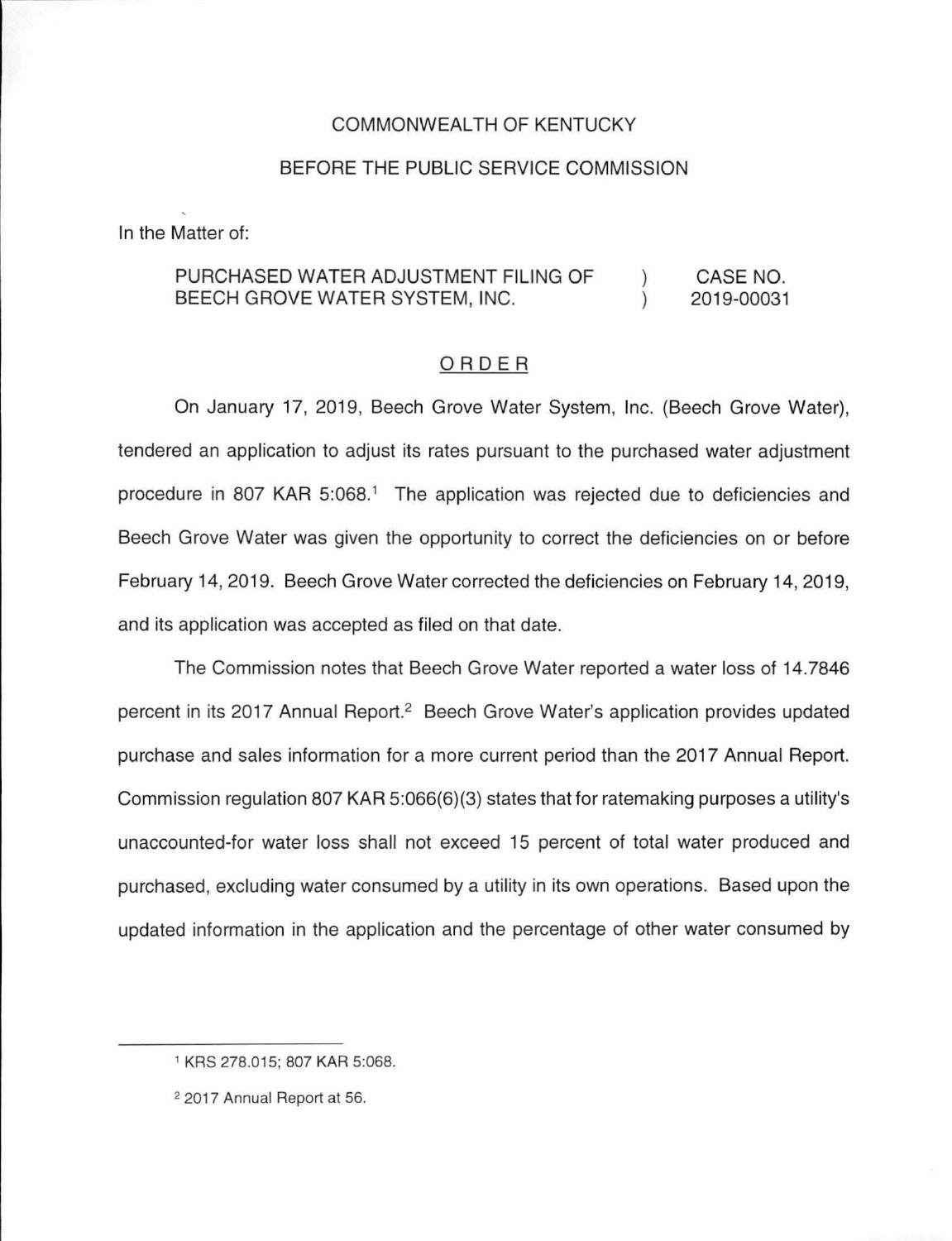the utility in its 2017 Annual Report.<sup>3</sup> Beech Grove Water's unaccounted-for water loss is determined to be 15.5356 percent for the updated period. 4 Reduction of Beech Grove Water's unaccounted-for water loss to 15 percent would result in an approximate \$1,252.67<sup>5</sup> decrease to purchased water expense. Beech Grove Water is paying approximately \$0.01602 per 1,000 gallons sold, for expenses associated with unaccounted-for water loss in excess of the allowable 15 percent threshold.<sup>6</sup>

The Commission is placing greater emphasis on monitoring utilities that consistently exceed the 15 percent unaccounted-for water loss threshold and strongly encourages Beech Grove Water to pursue reasonable actions to reduce its unaccountedfor water loss. Failure by Beech Grove Water to make significant progress towards reducing unaccounted-for water loss may cause the Commission to pursue additional action with the utility.

The Commission, having reviewed the record and being sufficiently advised, finds that:

<sup>3</sup>2017 Annual Report, Water Statistics, line 21, divided by line 4, (96,000 divided by 83,905,000) equals 0.0011 percent.

| <sup>4</sup> Total Purchases (application PWA Form 1 at 2) | 92,344,148 |
|------------------------------------------------------------|------------|
| Less Total Sales (application PWA Form 1 at 2)             | 77,892,297 |
| Less plant use (% determined from 2017 Annual Report)      | 105,656    |
| Water loss - gallons                                       | 14,346,195 |
| Water loss - percent                                       | 15.5356    |

<sup>5</sup>Water loss above 15 percent is 0.5356 percent, so the cost of water loss is shown below:

| 87,760,148 x 0,005356 x 2,5031 | $=$ | \$1,176.56 |
|--------------------------------|-----|------------|
| 4,584,000 x 0.005356 x 3.10    | $=$ | \$76.11    |
|                                |     | \$1,252,67 |

<sup>&</sup>lt;sup>6</sup> Potential purchased water expense reduction divided by sales (\$1,252.67/(77,892,297/1,000) equals \$0.01602 per 1,000 gallons.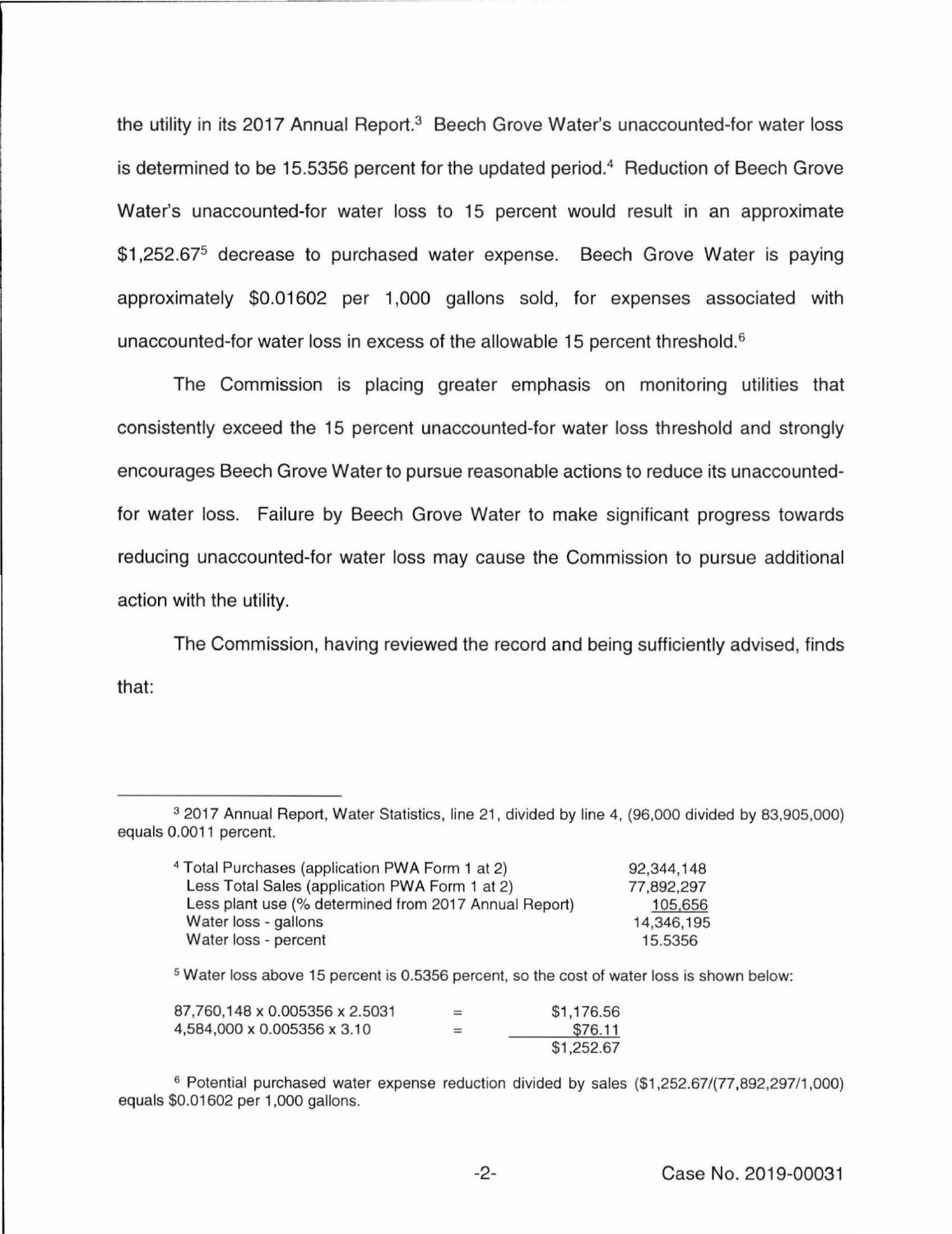1. Beech Grove Water purchases water from the city of Henderson (Henderson) and West Daviess County Water District (West Daviess District).

2. Henderson notified Beech Grove Water that its wholesale volumetric water rate would decrease from \$2.6165 per 1,000 gallons to \$2.5031 effective March 1, 2019. 7 West Daviess District notified Beech Grove Water that its wholesale volumetric water rate would increase from \$2.4100 per 1,000 gallons to \$3.1000 effective January 1, 2019.<sup>8</sup> Beech Grove Water proposes to decrease the water rates to its customers effective March 15, 2019, to reflect the overall decrease in cost of purchased water from Henderson and West Daviess District.

3. Beech Grove Water proposed a purchased water adjustment factor of (\$0.0800) per 1,000 gallons in its application.

4. During the 12 months ended December 31, 2018, Beech Grove Water purchased 87,760,148 gallons of water from Henderson and 4,584,000 gallons of water from West Daviess District. During the same period, Beech Grove Water sold 77,892,297 gallons of water. The decrease in the cost of purchased water is (\$6,789.0407), resulting in a purchased water adjustment factor of (\$0.0800) per 1,000 gallons.

5. The purchased water adjustment factor of (\$0.0800) per 1,000 gallons, as calculated in Appendix A to this Order, is fair, just, and reasonable, and should be approved.

 $7$  TFS 2019-00040 (Ky. PSC filed Jan. 29, 2019); the tariff was accepted for filing by the Commission by letter dated Feb. 14, 2019.

a TFS 2018-00531 (Ky. PSC filed Nov. 21, 2018); the tariff was accepted for filing by the Commission by letter dated Dec. 17, 2018.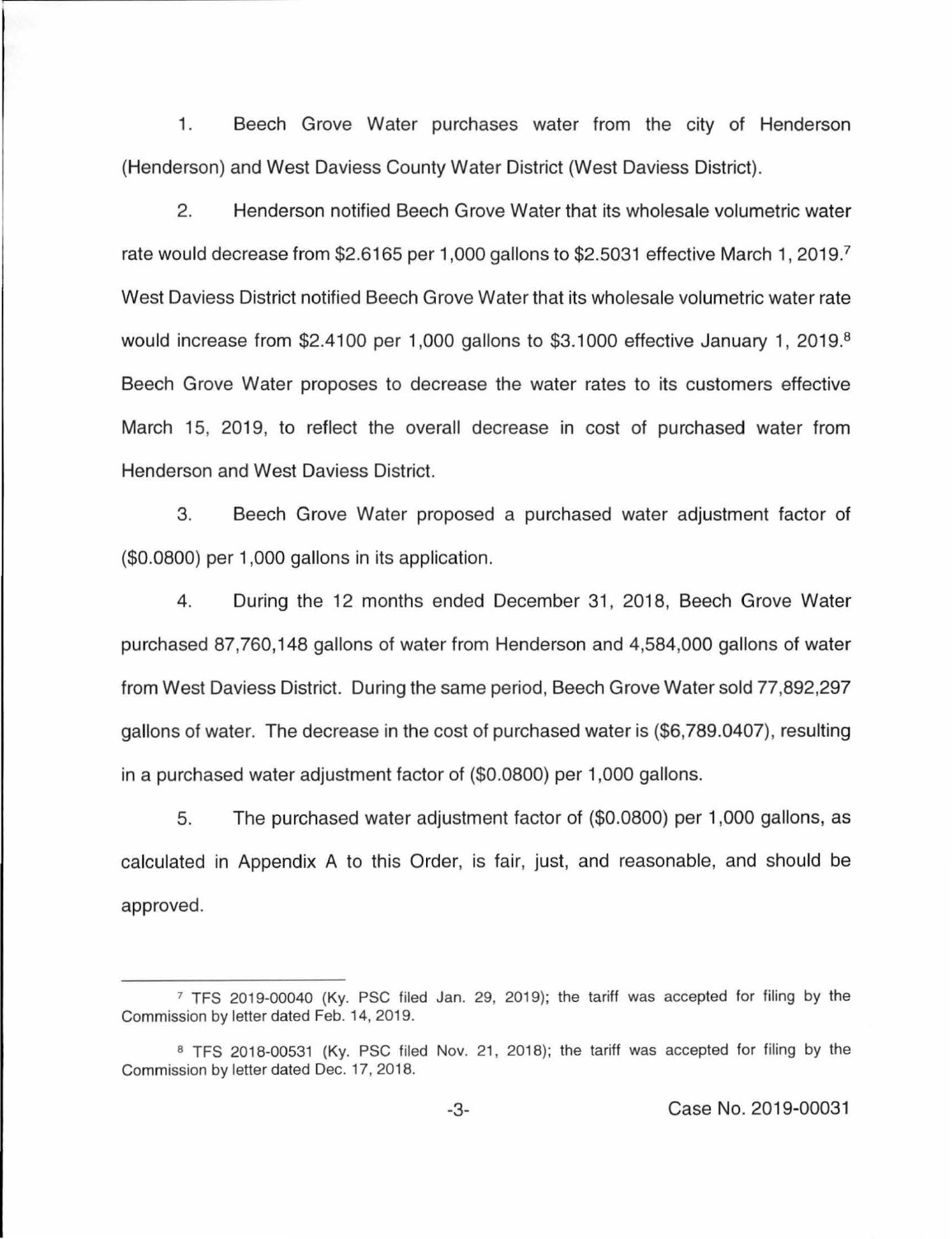6. Beech Grove Water's proposed rates should be approved.

7. The rates as set forth in Appendix B to this Order, are fair, just, and reasonable, and should be approved for water service rendered by Beech Grove Water on and after March 15, 2019.

IT IS THEREFORE ORDERED that:

1. The purchased water adjustment factor of (\$0.0800) per 1,000 gallons is denied.

2. The rates proposed by Beech Grove Water are approved.

3. The rates as set forth in Appendix B to this Order are approved for water service rendered by Beech Grove Water on and after March 15, 2019.

4. Within 20 days of the date of entry of this Order, Beech Grove Water shall file with the Commission, using the Commission's electronic Tariff Filing System, revised tariff sheets showing the rates approved herein.

5. This case is hereby closed and will be removed from the Commission's docket.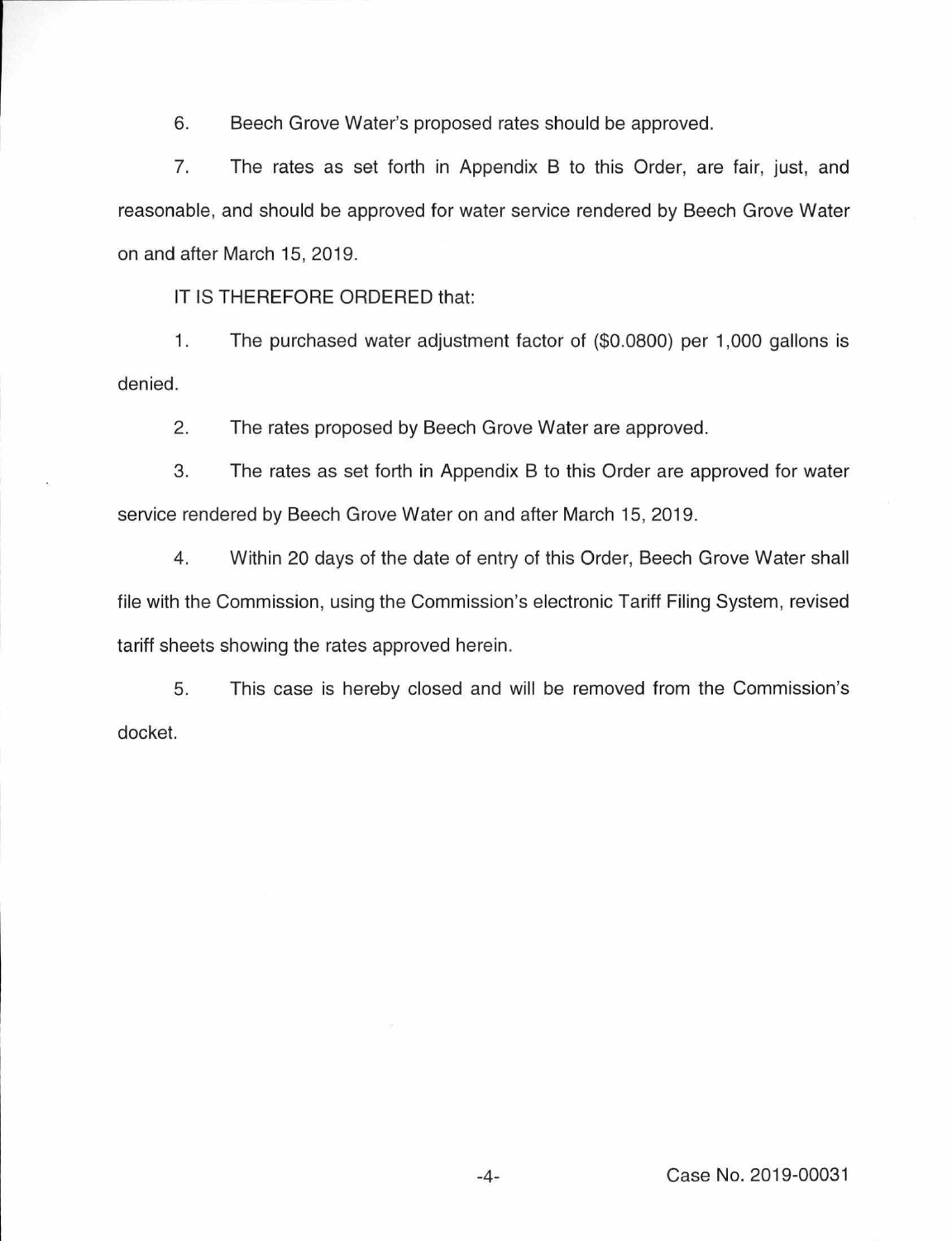By the Commission

**ENTERED MAR 0 5 2019**  KENTUCKY PUBLIC **SERVICE COMMISSION** 

ATTEST: *<u>Bruexecutive</u>* Director

Case No. 2019-00031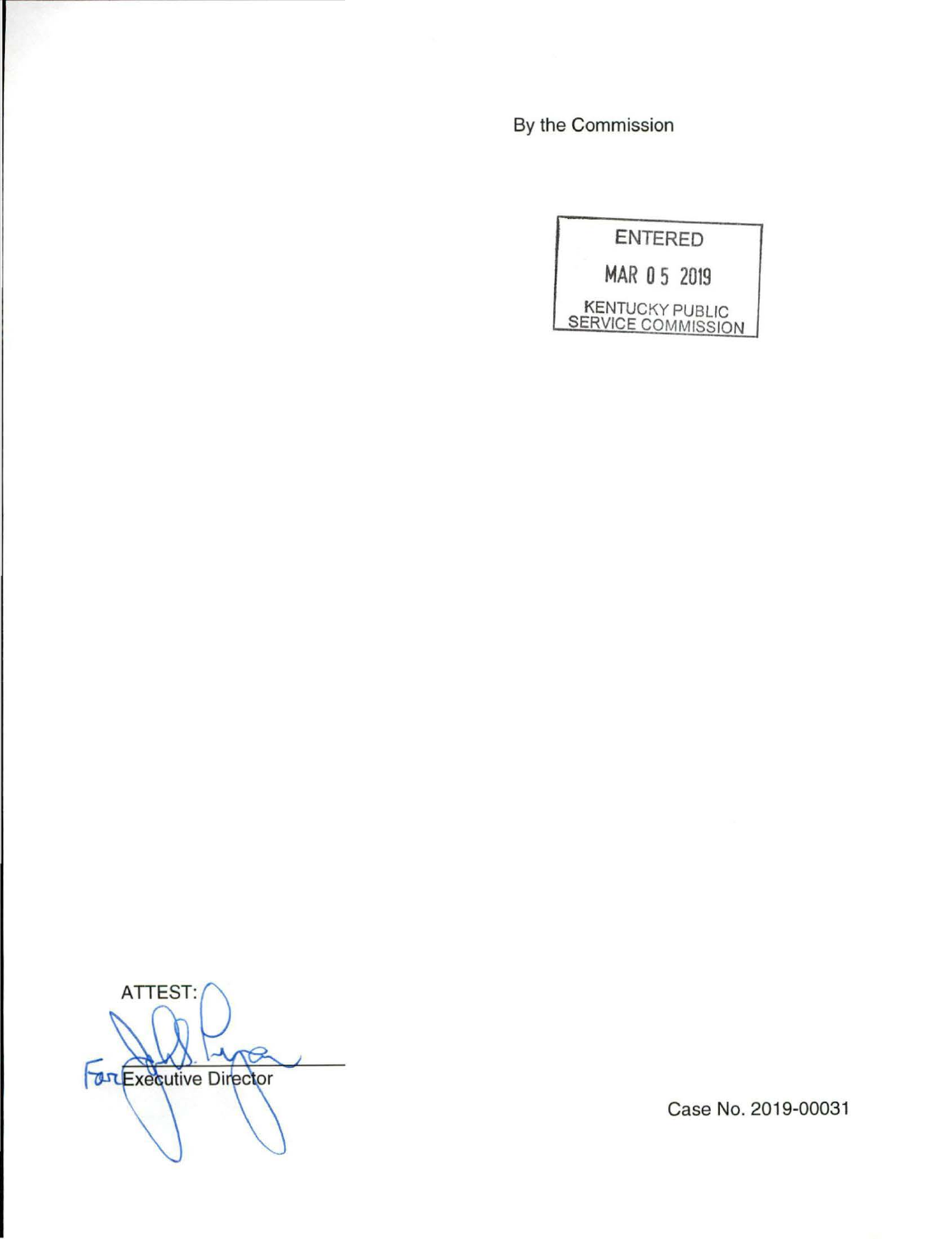# APPENDIX A

# APPENDIX TO AN ORDER OF THE KENTUCKY PUBLIC SERVICE COMMISSION IN CASE NO. 2019-00031 DATED **MAR 0 5 2019**

|                                                                                            | <b>New Rate</b>                                | <b>Base Rate</b>                                              |  |
|--------------------------------------------------------------------------------------------|------------------------------------------------|---------------------------------------------------------------|--|
| Henderson<br><b>Purchases in Gallons</b><br>Wholesale rate                                 | 87,760,148<br>\$2.5031/1,000<br>\$219,672.4265 | 87,760,148<br>\$2.6165/1,000<br>\$229,624.4272                |  |
| <b>West Daviess</b><br>Purchases in Gallons<br>Wholesale rate                              | 4,584,000<br>\$3.1000/1,000<br>\$14,210.4000   | 4,584,000<br>\$2.4100/1,000<br>\$11,047.4400                  |  |
| Total                                                                                      | \$233,882.8265                                 | \$240,671.8672                                                |  |
| Decreased water cost                                                                       |                                                | (\$6,789.0407)                                                |  |
| Decreased water cost<br>Divided by Gallons sold/1,000<br>Purchased water adjustment factor |                                                | (\$6,789.0407)<br>77,892,297<br>(\$0.08716) per 1,000 Gallons |  |
|                                                                                            |                                                | or (\$ 0.0800) per 1,000 Gallons                              |  |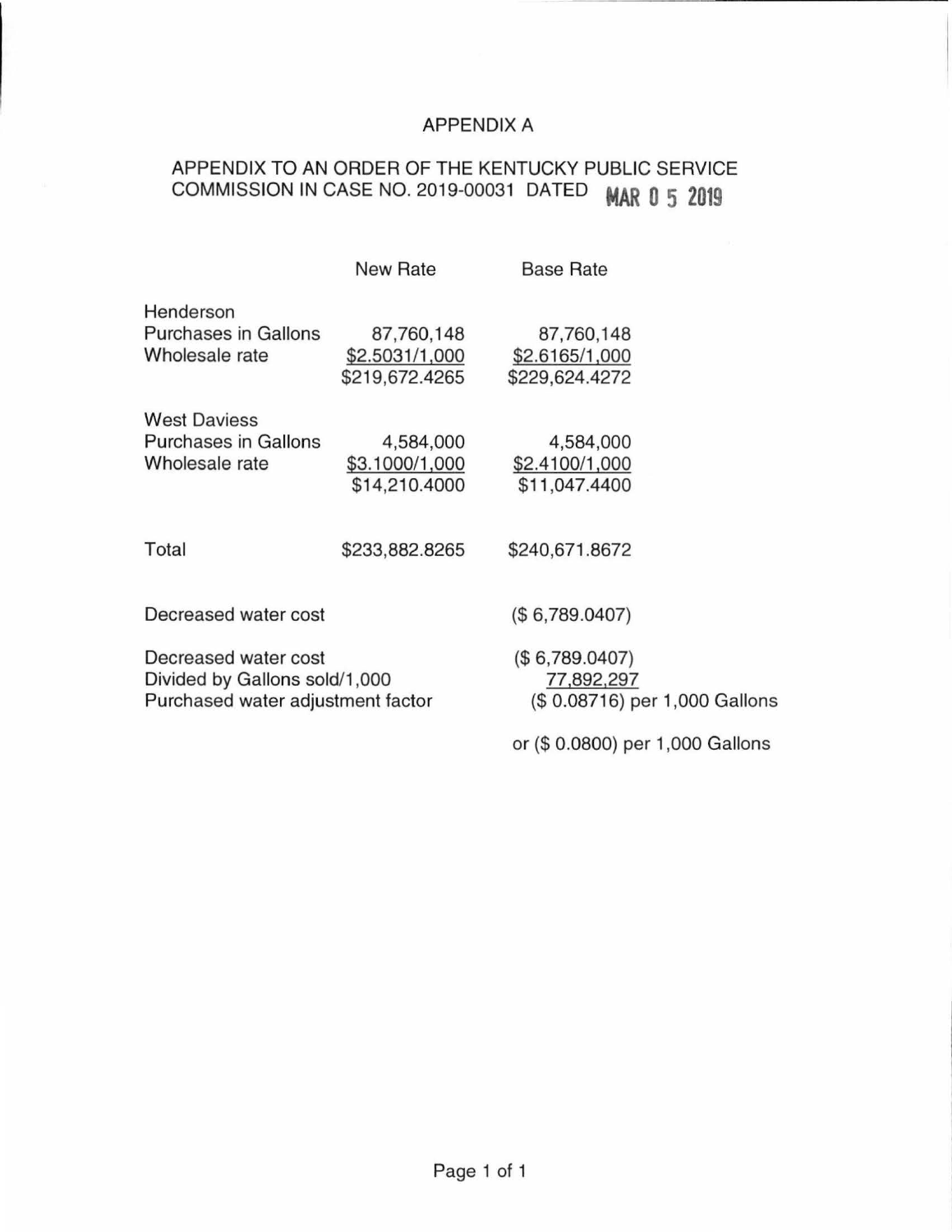# APPENDIX B

# APPENDIX TO AN ORDER OF THE KENTUCKY PUBLIC SERVICE COMMISSION IN CASE NO. 2019-00031 DATED **MAR 0 5 2019**

The following rates and charges are prescribed for the customers in the area served by Beech Grove Water System, Inc. All other rates and charges not specifically mentioned herein shall remain the same as those in effect under the authority of the Commission prior to the effective date of this Order.

## Monthly Water Rates

First 2,000 Gallons Next 98,000 Gallons Over 100,000 Gallons \$16.78 Minimum Bill 5.20 Per 1,000 Gallons 4.30 Per 1,000 Gallons

Bulk Loading Station

2.13 Per 1,000 Gallons